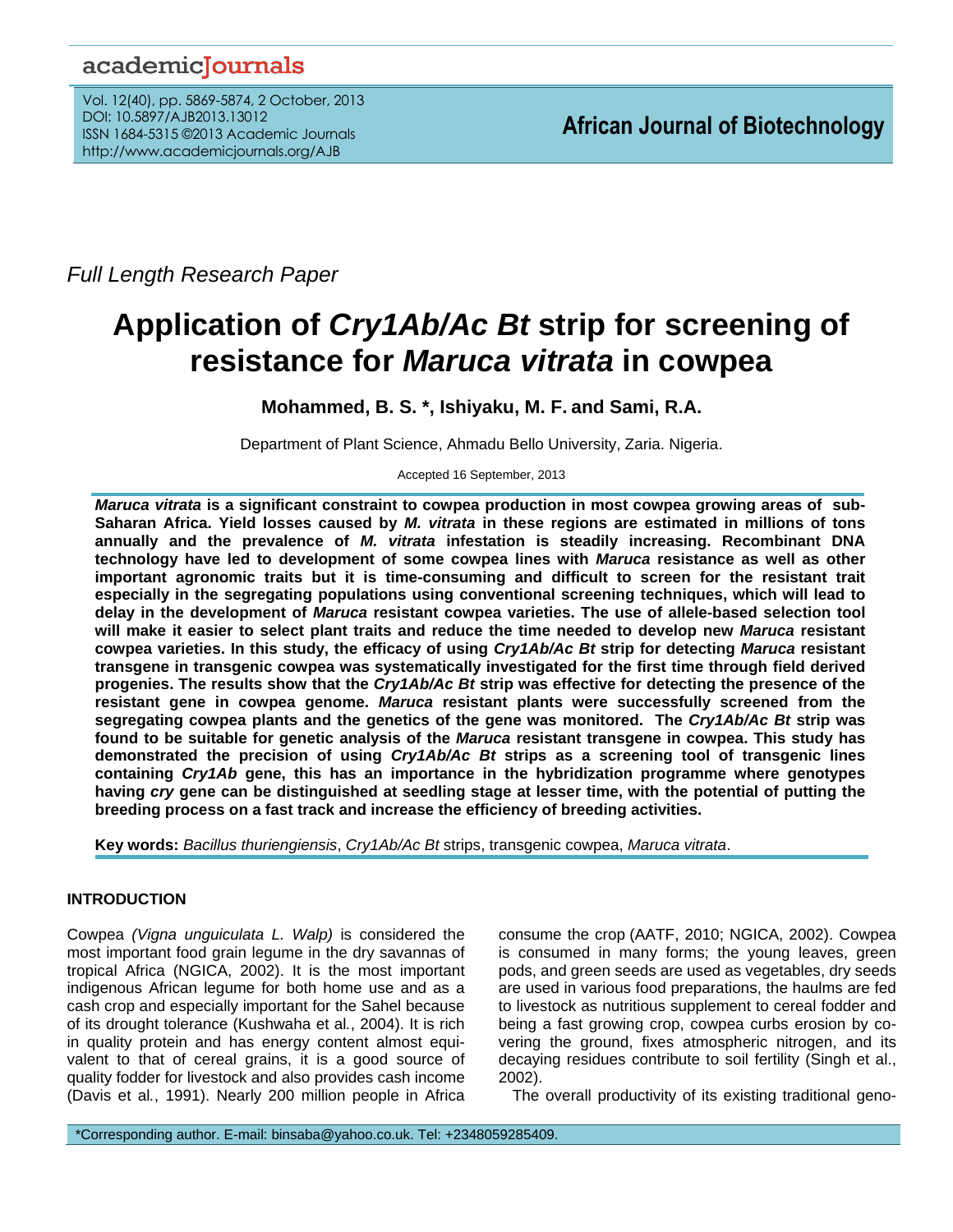types are low due to their prominent susceptibility to insect pests (Darshana et al*.*, 2007) and among the most damaging insects are aphids, flower thrips, cowpea pod borer, pod sucking bugs and the cowpea weevils (Darshana et al*.*, 2007). The cowpea pod borer *(Maruca vitrata)* is a serious lepidopteran pest that inflicts severe damage to cowpea on farmers' fields (Figure 3). In severe infestations, yield losses of between 70-80% have been reported (AATF, 2010). Control through spraying with insecticide has not been fully adopted by farmers due to the prohibitive costs, causing resource-poor farmers to opt for cheaper but more toxic alternatives that impact their health (AATF, 2010).

Breeding for insect resistance with the aid of phenotypic selection is time consuming, laborious and relatively expensive (Xu and Crouch, 2008). In addition, most crops have a high level of heterozygosity that makes visual selection difficult but selection based on allele composition will avoid this problem (Ibitoye and Akin-Idowu, 2010). Ability to select breeding progeny early at the seedling stage is another advantage of using allele-based selection tools (Ibitoye and Akin-Idowu, 2010). The number of plants that are needed to be maintained in a crop breeding programme can be reduced by eliminating progenies that do not carry the desirable allele at the seedling stage, saving space, time, labor and other resources (Ibitoye and Akin-Idowu, 2010). The present study was designed and conducted in order to understand the efficacy of using *Cry1Ab/Ac Bt* strips for detecting *Maruca* resistant transgene in transgenic cowpea through field derived progenies.

#### **MATERIALS AND METHODS**

The Research was conducted under the confined field trial site (CFT) between July, 2011 to August, 2012 at the Institute for Agricultural Research (IAR), Samaru-Zaria, Nigeria. Two genetically engineered cowpea lines: Transgenic cowpea line TCL-709 and TCL-711, and three non-transformed cowpea genotypes: IT97K-499-35, IT93K-693-2 and IT86D-1010, were used in this study. Data were collected as scores of *Cry1Ab Bt* strip test.

#### *Cry1Ab* **inheritance studies**

To establish the potency of *Cry1Ab*/*Ac Bt* strips as a screening tool for *Maruca* resistant transgene, the inheritance of *Cry1Ab* gene was monitored with the aid of *Bt* strips in filial generations.

#### **Development of the genetic population**

The transgenic cowpea lines TCL-709 and TCL-711 along with three non-transgenic genotypes: IT97K-499-35, IT93K-693-2 and IT86D-1010 (the original parent of the transformed lines having the same genetic architecture except the *Cry1Ab* gene) were crossed using biparental mating as described by Sharma (2006) to generate  $F_1$  population. Some  $F_1$  seeds were advanced to second filial generation  $(F_2)$  populations by self pollination. The following six combinations of crosses were produced: IT97K-499-35 x TCL-709, IT97K-499-35 x TCL-711, IT93K-693-2 x TCL-709, IT93K-693-2 x TCL-711, IT86D-1010 x TCL-709 and IT86D-1010 x TCL-711.

#### **Field evlauation**

The parents,  $F_1$  and  $F_2$  generations were evaluated under field conditions during the 2012 cowpea growing season at CFT Samaru-Zaria between June to August, 2012. The trial was planted using randomized complete block design with three replications. The plant to plant and row to row spacing was kept at 30 by 75 cm, respectively. The plot size was  $3 \times 5$  m for all entries except  $F_2$ plants which were 6 x 5 m. No insecticidal spray against lepidopteran insects was applied.

#### **Test procedure**

The screening was carried out with the aid of *Cry1Ab/Ac Bt* strips to check for the presence of *Cry1Ab* gene in the genetic populations  $(P_1, P_2, F_1 \text{ and } F_2)$  of transgenic cowpea. Detection of *Cry1Ab* proteins on cowpea involved assaying plant leaves for expression of the *Cry1Ab* gene. A quick *Bt* strip test was used to confirm the expression of the *Cry1Ab* protein in cowpea transgenic lines. This was achieved by placing leaf discs in test tubes containing buffer and then slowly inserting *Bt* strips into the buffer. Then, formation of a single line in the test tube proved that the test was working while the appearance of a second lower line showed that *Cry1Ab* protein was present (Envirologix, 2008). Figures 1 and 2 illustrate a typical type of *Cry1Ab Bt* strip test. In these figures, the appearance of two lines on the test membrane indicates the presence of the *Cry1Ab Bt gene*, while the appearance of only the top (control) line indicates a negative response.

#### *Cry1Ab* **gene screening in F<sup>1</sup> generation**

The plants were screened with the aid of *Cry1Ab/Ac Bt* strips and the transfer of *Cry1Ab* gene from a transgenic cowpea plant to a non- transgenic cowpea plant was checked. The number of positive and negative plants indicating presence and absence of the transgene respectively, were taken to infer the behaviour of the transgene whether dominant or recessive and establish the efficacy of the *Cry1Ab/Ac Bt* strips.

#### *Cry1Ab* **gene screening in Segregating Generations**

Adequate sample size was taken from each  $F<sub>2</sub>$  family and analyzed with the aid of *Cry1Ab/Ac Bt* strips. Since the gene is expected to segregate in  $F_2$  generations, the plants were clearly classified as *Cry1Ab*-positive or *Cry1Ab*-negative regarding the *Cry1Ab* expression where *Cry1Ab* positive plants indicates resistance to *M. vitrata* while *Cry1Ab* negative plants indicates susceptibility to *M. vitrata*. Envirologix (2008) procedures for *Cry1Ab*/Ac *Bt* strip test was carefully followed. The data was subjected to Chisquare goodness of fit test against the Mendelian ratio 3:1 for the  $F_2$ generations (Kiani et al., 2009).

#### **Statistical analysis**

Data recorded for the genetic segregation of *Cry1Ab* transgene were analyzed with the help of Chi-square  $(X^2)$  goodness of fit test, to determine whether the observed data conforms to the expected Mendelian 3:1 ratios for  $F_2$  segregating populations of each cross. The following formula was used using a *Proc Frequency* for a chisquare test of goodness of fit by Mcdonald (2009):

$$
\chi^2 = \sum \frac{(O-E)^2}{E}
$$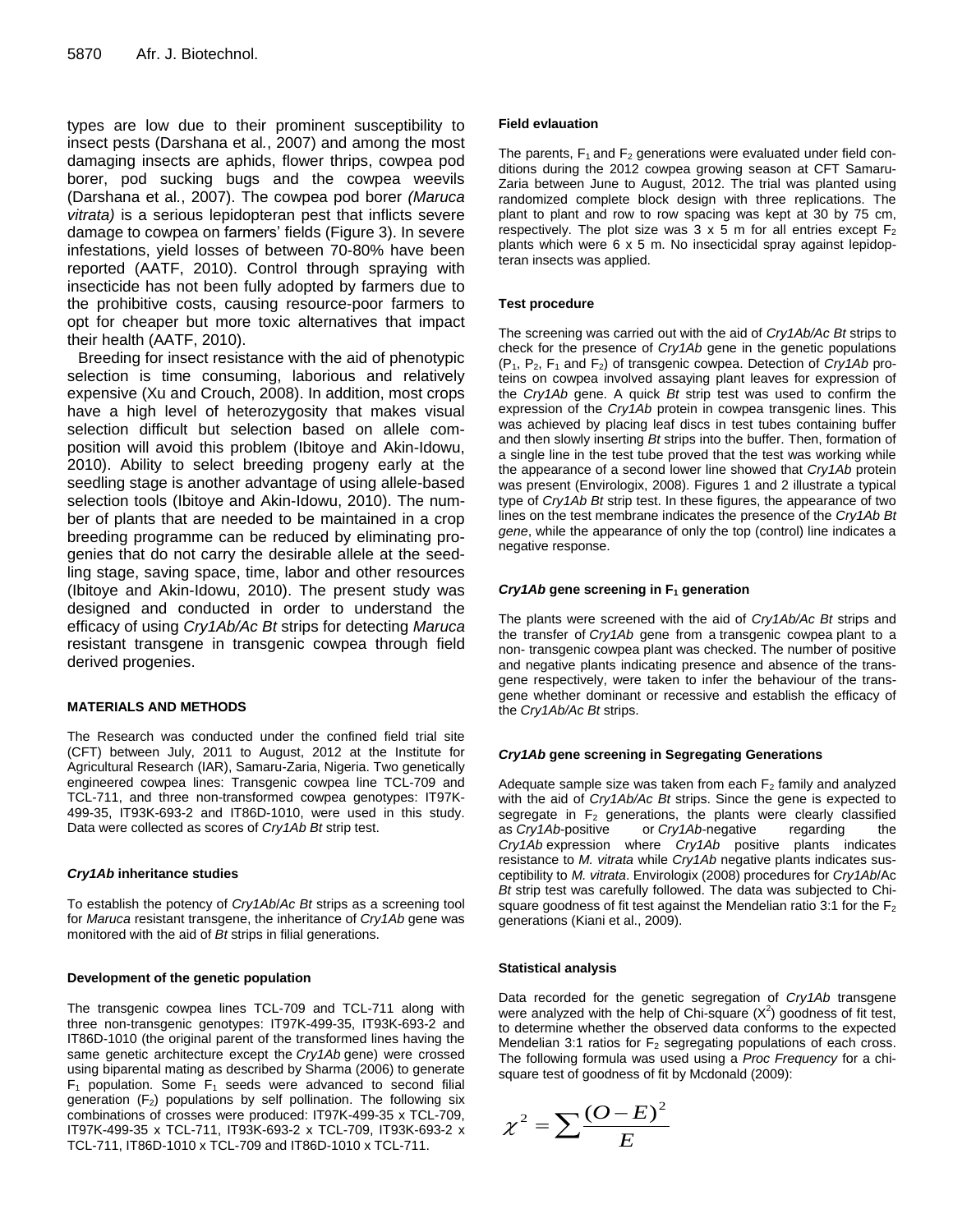

**Figure 1.** *Cry1Ab/1Ac Bt* strips showing positive, negative and invalid result (Envirologix, 2008).



**Figure 2.** *Cry1Ab/Ac Bt* strips in test tubes showing positive results.





**Figure 3.** Showing larvae and adult *Maruca vitrata* (legume pod borer) pest.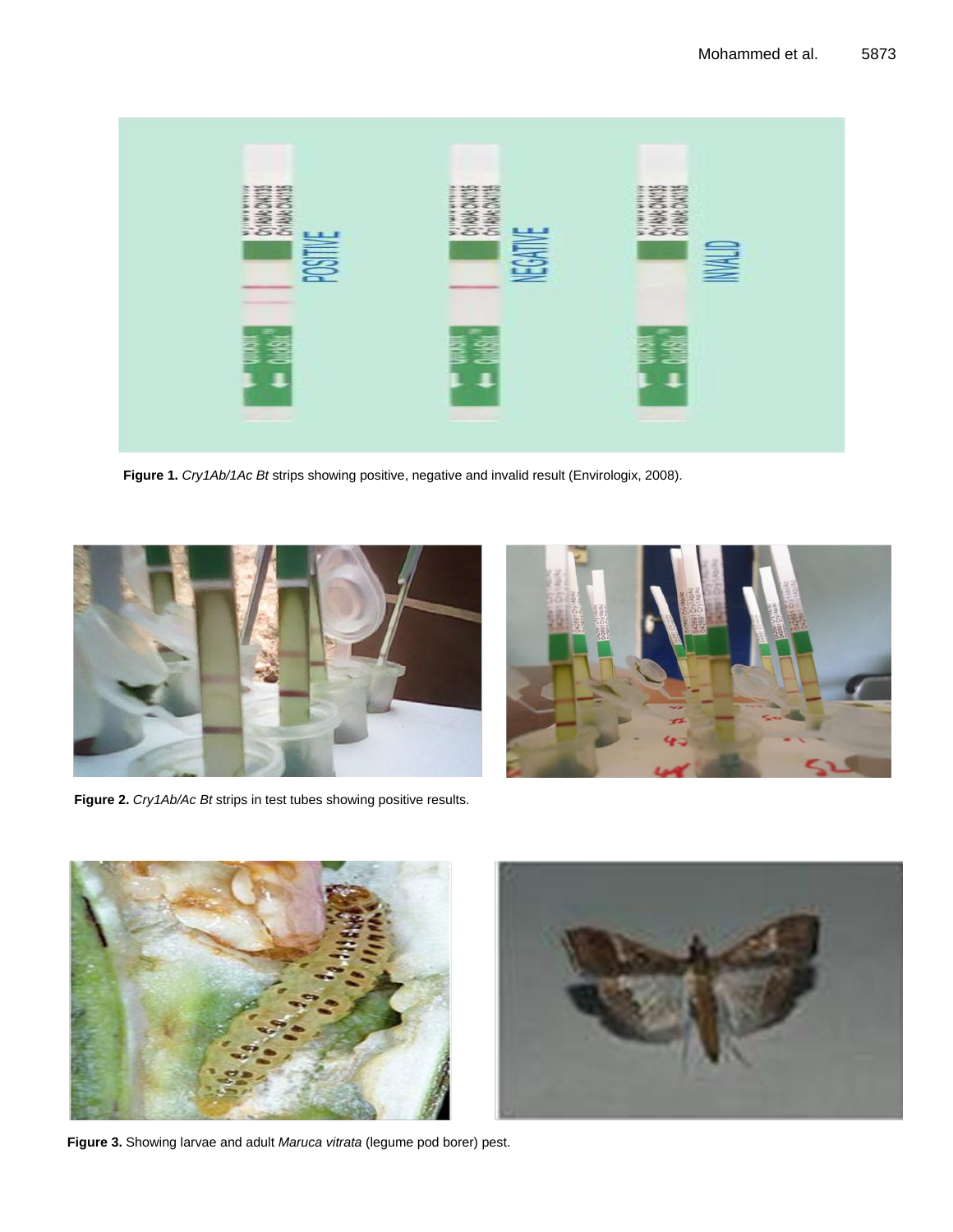| Genotype               | Number of plants tested | <b>Positive</b> | <b>Negative</b> | <b>Expected ratio</b> |
|------------------------|-------------------------|-----------------|-----------------|-----------------------|
| <b>TCL-709</b>         | 50                      | 50              | 0               | 1:0                   |
| <b>TCL-711</b>         | 50                      | 50              | 0               | 1:0                   |
| IT97K-499-35           | 25                      | 0               | 25              | 0:1                   |
| IT93K-693-2            | 25                      | 0               | 25              | 0:1                   |
| IT86D-1010             | 25                      | 0               | 25              | 0:1                   |
| IT86D-1010 x TCL-709   | 23                      | 23              | 0               | 1:0                   |
| IT86D-1010 x TCL-711   | 23                      | 23              | 0               | 1:0                   |
| IT97K-499-35 x TCL-709 | 30                      | 30              | 0               | 1:0                   |
| IT97K-499-35 x TCL-711 | 28                      | 28              | 0               | 1:0                   |
| IT93K-693-2 x TCL-709  | 25                      | 25              | 0               | 1:0                   |
| IT93K-693-2 x TCL-711  | 23                      | 23              |                 | 1:0                   |

**Table 1.** Detection of *Cry1Ab* gene in Parents and F<sub>1</sub> populations of transgenic cowpea.

Positive, *Cry1Ab* gene is present, that is, resistant to *M. vitrata*; negative, *Cry1Ab* is absent, that is, susceptible to *M. vitrata*.

**Table 2.** Detection of *Cry1Ab* gene in F<sub>2</sub> populations of transgenic cowpea crosses.

| <b>Cross</b><br>(female x male) | No. of plants<br>tested | <b>Positive</b> | <b>Negative</b> | <b>Expected</b><br>ratio | Chi-<br>square | DF | <b>Probability</b>   |
|---------------------------------|-------------------------|-----------------|-----------------|--------------------------|----------------|----|----------------------|
| IT86D-1010 x TCL-709            | 105                     | 81              | 24              | 3:1                      | 0.26           |    | 0.61 <sup>ns</sup>   |
| IT86D-1010 x TCL-711            | 81                      | 61              | 20              | 3:1                      | 0.004          |    | 0.95 <sup>ns</sup>   |
| IT97K-499-35 x TCL-709          | 89                      | 65              | 24              | 3:1                      | 0.18           |    | 0.67 <sup>ns</sup>   |
| IT97K-499-35 x TCL-711          | 111                     | 85              | 26              | 3:1                      | 0.15           |    | $0.70$ <sup>ns</sup> |
| IT93k- 693-2 x TCL-709          | 75                      | 58              | 17              | 3:1                      | 0.22           |    | 0.64 <sup>ns</sup>   |
| IT93k- 693-2 x TCL-711          | 131                     | 101             | 30              | 3:1                      | 0.31           |    | 0.58 <sup>ns</sup>   |

Positive, *Cry1Ab* gene is present, that is, resistant to *M. vitrata*; negative, *Cry1Ab* is absent, that is, susceptible to *M. vitrata*; ns, not significant at p=0.05.

Where, O, Observed value; E, expected value;  $\sum_{i=1}^{\infty}$  summation.

# **RESULTS**

#### **Screening for** *Cry1Ab* **transgene in F1 generations**

The results of the six set of  $F_1$  plants analyzed with the aid of *Cry1Ab Bt* strips to study the efficacy of *Bt* strips for detecting the transgene's presence through transmission and expression of the transgene are given in Table 1. It was found that all the F<sub>1</sub> plants were positive to *Cry1Ab Bt* strip test. It thus means that the gene was successfully transferred from *Bt* lines to non-*Bt* lines and the *Cry1Ab Bt* strips were potent as detecting tool for the target gene.

# **Screening for** *Cry1Ab* **transgene in segregating populations**

As shown in Table 2, it reveals that the Mendelian segregation ratios (3:1) existed in all the six cross combinations for the  $F_2$ . The  $F_2$  populations of these crosses segregated into plants with positive and negative *Cry1Ab* gene indicating the presence and absence of the *Maruca*

resistant gene, respectively, with a good fit to the Mendelian ratio of 3:1 with non significant Chi-square values  $(X^2)$  for  $F_2$  plants of the following crosses; IT97K-499-35 x TCL-709 ( $X^2$  = 0.18 ; P = 0.67), IT97K-499-35 x TCL-711 ( $X^2 = 0.15$ , P = 0.70), IT93K-693-2 x TCL-709  $(X^2 = 0.22; P = 0.64)$ , IT93K-693-2 x TCL-711  $(X^2 = 0.31;$  $P = 0.58$ ), IT86D-1010 x TCL-709 ( $X^2 = 0.26$ ;  $P = 0.61$ ), IT86D-1010 x TCL-711 ( $X^2 = 0.0041$ ; P = 0.95) (Table 2). This has demonstrated the potency of the *Bt* strips for detecting the presence of the transgene in the segregating populations of transgenic cowpea crosses. The strip screening clearly grouped the  $F_1$  plants as resistant plants just like the transgenic parents and the segregating progenies of  $F_2$  were seen clearly behaving as hypothesized into 3:1 Mendelian test ratio.

# **DISCUSSION**

# **Detection of** *Cry1Ab* **with** *Bt* **strips**

The genetic segregation and pattern of inheritance of *Cry1Ab* gene in the genetically modified cowpea were monitored in six crosses of cowpea involving transgenic and non-transgenic lines. In the present study, the segre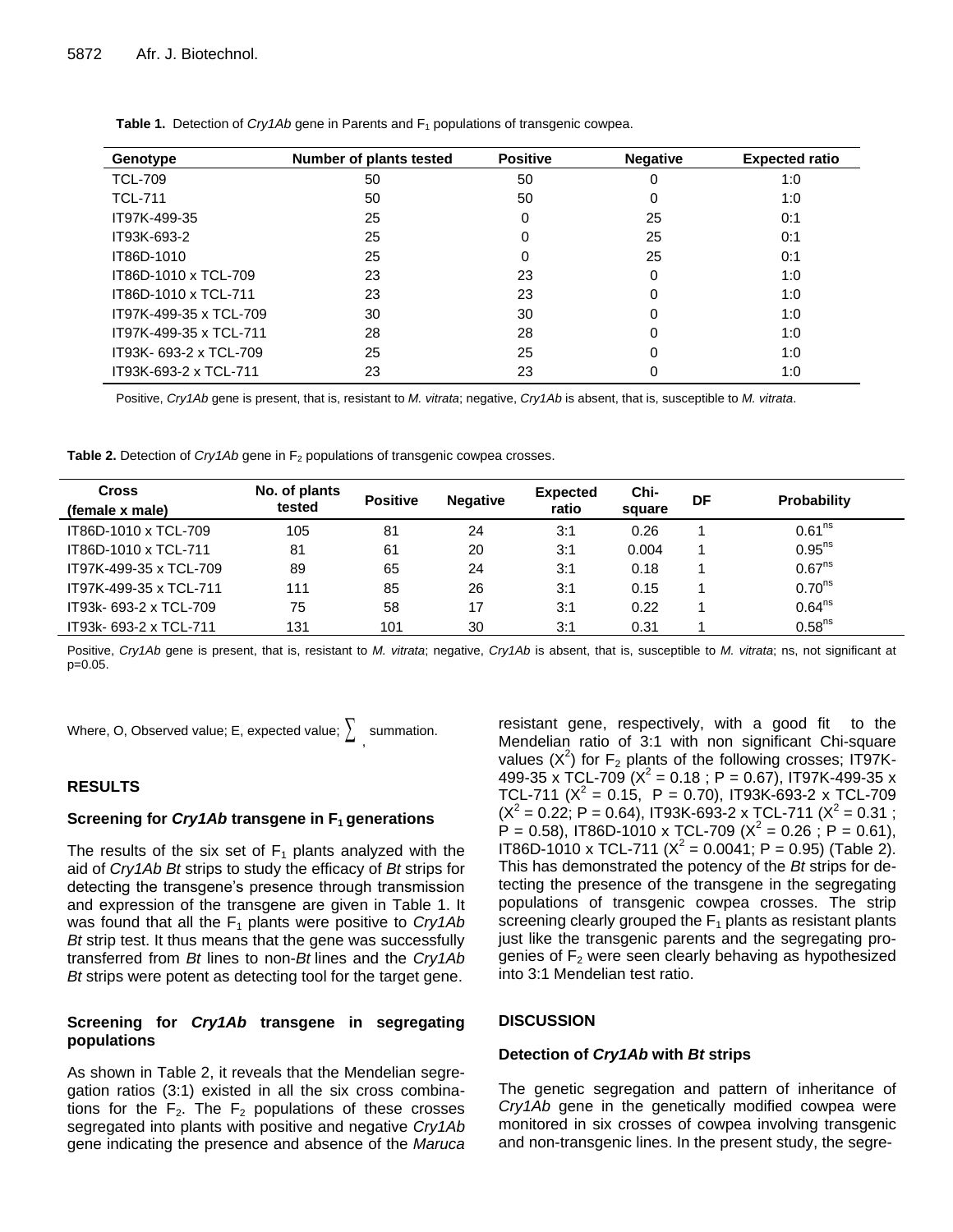gation of *Cry1Ab* gene was found to be in Mendelian fashion in all the six cowpea crosses, the results indicate that the resistant trait was controlled by a single dominant gene in the crosses that were examined. The transgenic lines carried the dominant gene while the recessive allele resides in the susceptible genotypes. In the  $F_1$  generation studies, the *Cry1Ab* gene was found to be successfully transferred from transgenic to non-transgenic and it was dominant. These results are in agreement with earlier research works on genetically modified *Bt* crops with *Cry1Ab* transgene: *Cry1Ab* transgene is inherited as single dominant gene, in *Bt* corn where the *Cry1Ab* conferred resistance to stem borer (*Ostrinia nubilalis*) (Murenga et al*.,* 2012), in *Bt* Rice containing resistant gene to striped stem borer (*Chilo suppressalis*) (Kiani et al., 2009; Wang et al*.,* 2012), in crosses of transgenic Rojolele Rice (Sulistyowati et al*.,* 2008) and in *Bt* Cotton where Khan (2008) and Zhang et al. (2000) studied the inheritance and segregation of foreign *Bt* (*Bacillus thuringiensis* toxin) and tfdA genes. The ability to obtain 3:1 segregation in F<sup>2</sup> generations using the *Cry1Ab Bt* strips means that these tests could be employed for widescale studies in the field to enhance cowpea breeding for resistance to *M. vitrata*.

The results obtained here indicate that it is possible to use this technology to select for *Maruca* resistant genotypes in cowpea. Similar results have been reported in other crops (corn, soybean, cotton and canola) using *Bt* strips technology to select plants carrying *Cry1Ab* transgene (Stave, 2002; USDA/GIPSA 2006) and had proven to be effective in detecting the presence of the transgene in these crops. *Cry1Ab Bt* strip tests for genetically engineered crops are currently being used on a large scale in the United States to manage the sale and distribution of grains that are genetically transformed (Stave, 2002). In several of these applications, it is important to get a result rapidly in the field, and in these situations strip tests are particularly useful.

Using the *Cry1Ab Bt* strips, the screening were done at seedling stage with good precision, this saves time and resources. The use of *Cry1Ab Bt* strips as a screening tool of transgenic lines containing *Cry1Ab* gene is strongly recommended, this has an importance in the hybridization programme where genotypes having the transgene can be distinguished at seedling stage at lesser time. The benefits of this technology have important implications for improving the efficiency of the characterization of cowpea genotypes for resistance to *Maruca* in the laboratory, especially when working in remote areas and in developing countries where access to laboratory facilities, chemicals, and equipment for polymerase chain reaction (PCR) procedures are limiting. The *Cry1Ab Bt* strip test was found to be the most suitable in order to rapidly analyze large number of plants in lesser time and to differentiate between the two groups. Elite and promising plants can be faithfully screened and selected at seedling stage particularly during the development of backcross

population, aimed towards development of transgenic cowpea varieties. Results obtained from *Bt* strips sampled materials were effective and reproducible in our hands from the six  $F_2$  populations used. The studies described here that the *Bt* strips screening offers a simple, sensitive and specific tool appropriate for identifying *Maruca* resistant transgene. We conclude that the application of this technology has the potential to significantly enhance the *Maruca* resistant cowpea breeding program, and the efficiency of breeders to speed-up the process of developing and deploying *Maruca* resistant cowpea varieties to farmers. This study demonstrates that *Bt* strip is an effective, economic and sensitive method for sampling and identifying resistant cowpea plants using leaf tissues.

# **ACKNOWLEDGEMENT**

The authors sincerely acknowledged the financial support of African Agricultural Technology Foundation (AATF Kenya), *Maruca* Resistant *Bt* Cowpea Project, Institute for Agricultural Research, Ahmadu Bello University, Zaria Nigeria.

### **REFERENCES**

- AATF (2010). Project2; cowpea productivity improvement- guarding against *Maruca* infestation. Afr. Agric. Technol. Foundation. Accessed on 05/05/2010 [http://www.aatf-africa.org/userfiles/Cowpea](http://www.aatf-africa.org/userfiles/Cowpea-brief.pdf)[brief.pdf](http://www.aatf-africa.org/userfiles/Cowpea-brief.pdf).
- Darshana C, Seena M, Ranjana J, Raman S, Ananda PK, Pawan PK (2007). *Agrobacterium tumefaciens*-mediated high frequency genetic transformation of an Indian cowpea (*Vigna unguiculata* L. walp.) cultivar and transmission of transgenes into progeny*.* Plant sci. 172:92-700.
- Davis DW, Oelke EA, Oplinger ES, Doll JD, Hanson CV, Patnam DH (1991). Alternative Field Crops Manual, University of Wisconsin-Extension, Cooperative Extension, University of Minnesota; Center for Alternative Plant and Animal Products and the Minnesota Extension Service. Accessed on 05/04/2012 from <http://www.hort.purdue.edu/newcrop/afcm/cowpea.html>.
- Envirologix (2008). Quickstix kit for cry1Ab Corn leaf and Seed. Accessed on 01/08/2011 from [http://www.envirologix.com/library/as003crlsinsert.pd](http://www.envirologix.com/library/as003crlsinsert.pdf)*f*
- Ibitoye DO, Akin-Idowu PE (2010). Marker-assisted-selection (MAS): A fast track to increase genetic gain in horticultural crop breeding . Afr J. Biotechnol*.* 9 (52):8889-8895. Available online at <http://www.academicjournals.org/AJB>
- Khan GA (2008). Inheritance of Transgene(s) in Cotton (*Gossypium hirsutum* l.). A thesis submitted to the University of the Punjabin complete fulfillment of the requirements for the degree of Doctor of Philosophy in Molecular Biology, University of the Punjab, Lahore. Retrieved on 30/06/2012 from <http://www.scribd.com/doc/54536729/15/>
- Kiani G, Nematzadeh GA, Ghareyazie B, Sattari M (2009). Genetic analysis of *cry1Ab* gene in segregating populations of Rice. Afr. J. Biotechnol.8 (16): 3703-3707. Retrieved on 9/06/2012 from [http://www.academicjournals.org/AJB.](http://www.academicjournals.org/AJB)
- Kushwaha S, Musa AS, Lowenberg-DeBoer J, Fulton J (2004). Consumer Acceptance of GMO Cowpeas in Sub-Sahara Africa. American Agricultural Economics Association Annual Meeting August 3, 2004. Long Paper #119265. Accessed on 02/09/2012 from <http://ageconsearch.umn.edu/bitstream/20216/1/sp04ku01.pdf>
- Mcdonald J H (2009). Handbook of biological Statistics (2<sup>nd</sup> ed.). Sparky hosue publishing, Baltimore, Maryland. Available on <http://udel.edu/~mcdonald/statchigof.html.>pp. 39-45.
- Murenga M, Danson J, Mugo S, Githiri SM, Wanjala B (2012). Quantifica-